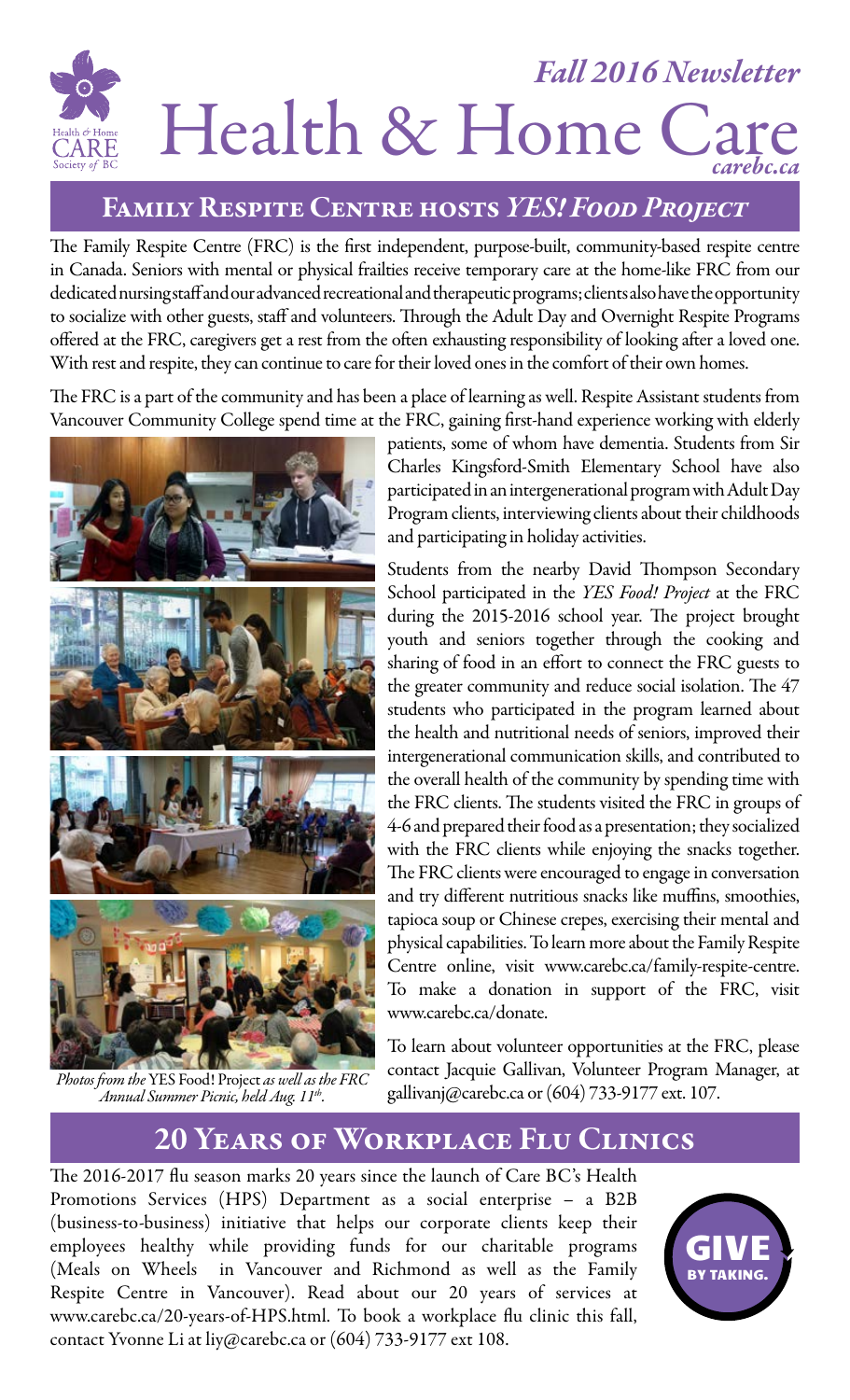#### New Wellness Presentations Developed

*Lindsey Kendrick-Koch is a Masters student in the Graduate Public Health program at the University of Toronto; her time at our Care BC office during the summer of 2016 was partially funded by the "Canada Summer Jobs" program offered by Service Canada.*

Care BC has been a supportive environment for my public health practicum these past 16 weeks. My background is in health promotion, with a focus on mental health as well as seniors' health concerns. My experience with the organization has been invaluable, allowing me the opportunity to employ the health promotion principles I've learned through my Masters program at the University of Toronto. My main

contributions to Care BC consisted of three evidence-based wellness workshop projects on the subjects of sleep, mood, and stress management. I researched and critically appraised health evidence on these subjects, prepared presentations and workshop handouts, and developed discussion topics for workshop participants. I oriented the content of my educational materials toward people in the community who lead busy daily lives, particularly the working population. In addition to summarizing my sleep management project for the Board of Directors of Care BC at the AGM, I also presented sleep and mood management workshops in the community for Care BC volunteers and staff, as well as for three Care BC client organizations. My time at Care BC provided opportunities to develop my research skills and my ability to critically appraise evidence, employ health theory, and conduct health education by presenting and addressing concerns and questions about sleep and mood health of community members. This experience exceeded my expectations as it allowed me to synthesize evidence-based mental health information, produce products that Care BC can use in the future, and practise my health education skills with diverse employee groups.

*To learn about the wellness presentations prepared by Ms. Kendrick-Koch and all the Workplace Wellness offerings available through Care BC, please visit www.carebc.ca/wellness-clinics-and-presentations.html.*

### Two Care BC Events This October

Chinese Meals on Wheels - 20<sup>th</sup> Anniversary Celebration Dinner

*Presented by the Happy Life Network Association in support of the Health & Home Care Society of BC's Meals on Wheels programs. Friday, October 7th, 2016 | 7 p.m. (Doors open at 6 p.m.) Continental Seafood Restaurant* 幸運海鮮酒家 | *11700 Cambie Rd., Richmond* \$60 *(includes \$20 tax receipt) | www.carebc.ca/cmow-20th-anniversary-celebration-dinner.html*





8th Annual Meals on Wheels Fundraising Dinner & Auction Friday, October 21<sup>st</sup>, 2016 | 7 p.m. (Doors open at 6:00 pm) Victoria Chinese Restaurant | 1088 Melville St., Vancouver (by the Hyatt Regency Hotel) \$90 (includes \$50 tax receipt) | www.carebc.ca/meals-on-wheels-dinner.html

Check our website for updates as we finalize details about these events including information about live auction and raffle prizes!

## Kudos to Our Macaulay Club

*Thank you to the following organizations who joined our Macaulay Club between May 10, 2016 and August 16, 2016 by making a donation of \$500 or more to our charitable programs.*

- The Al Roadburg Foundation
- The Andrew Mahon Foundation
- The Estate of Bessie Lillian McMurray
- Kin's Holdings Ltd
- The Lohn Foundation
- The Phyliss & Irving Snider Foundation
- The Wolrige Foundation
- Van Film & TV Artists Society

*We also thank our individual donors, program partners (Fair Haven United Church Homes Society, the Vancouver Foundation, St. George's Place Society, Vancouver Coastal Health), and acknowledge the financial assistance of the Province of British Columbia.*

If you or your company would like to support our charitable programs, call 604-733-6614 or visit www.carebc.ca/donate.



*Lindsey Kendrick-Koch (right) and Yvonne Li, Client Services Coordinator*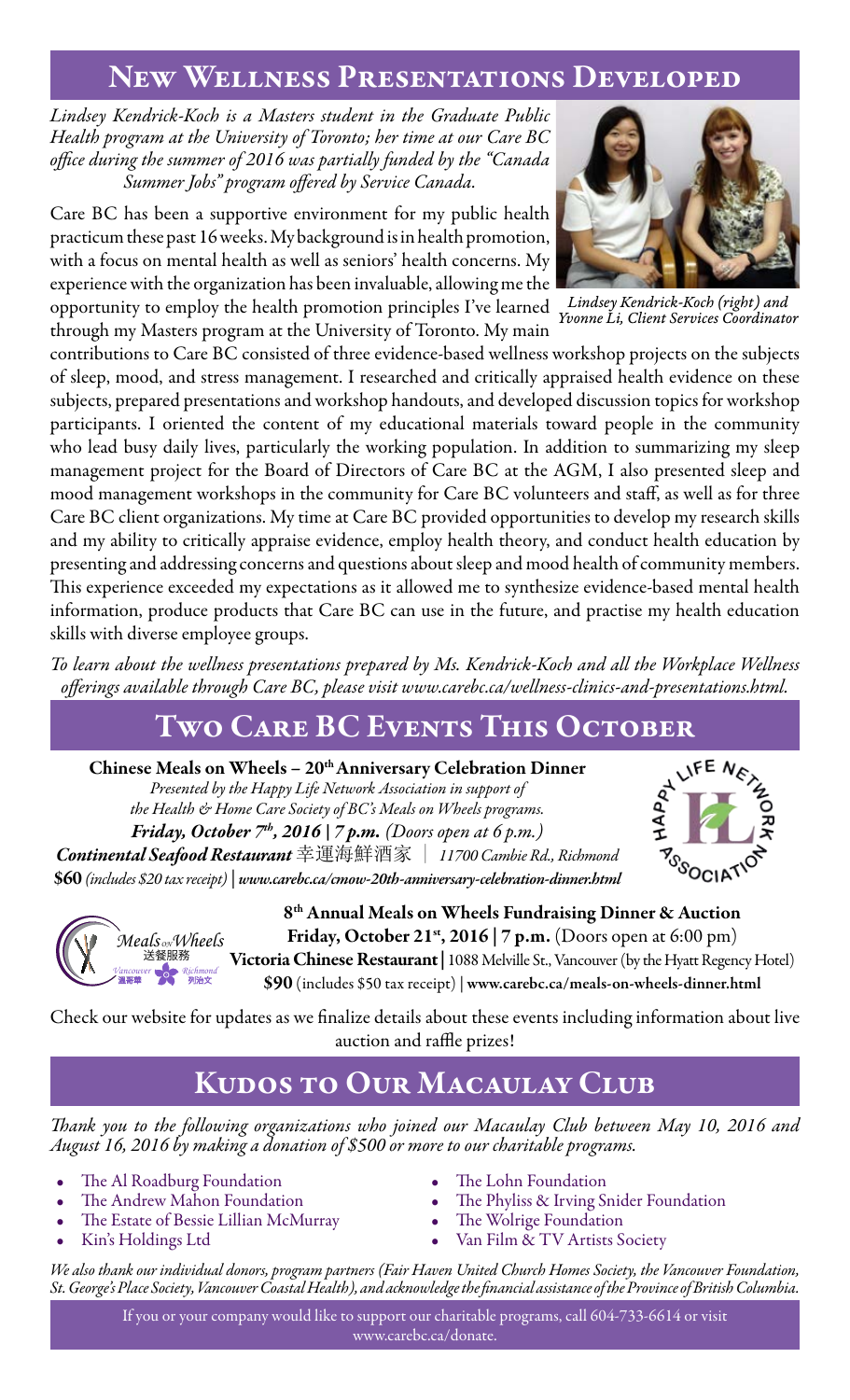

家庭暫托中心(FRC)是加拿大首個獨立、以服務社區為基礎的的暫托中心。服務對象 主要是一些於精神及健康上需要支援的長者/患者,提供一個有在家感覺的舒適環境及多 項有益的閒娛活動來幫助受惠者保持身心健康。中心擁有溫馨的環境、專業護理人員及 先進的治療方法提供予受惠者,希望透過不同的閒娛活動,增強他們精神及身體健康。 透過家庭暫托中心所提供的日間及留宿服務,讓需要長期照顧患有慢性病長者的家人或 其看護者,有一個休息的機會。

家庭暫托中心是社區的一部分,所以我們 會提供學習機會, 好像我們曾經與Vancouver Community College 合作,給予修讀Respite Assistant 的學生們到家庭暫托中心參觀及讓學生有機 會親身體驗與患有腦退化症的長者相處。另 外, Sir Charles Kingsford-Smith 小學的同學也曾 參與日暫托中心「跨代」推擴活動。

最近,我們舉辦了一項嶄新的「YES!食物工 程」計劃,邀請了David Thompson Secondary School 學生參加了這項活動。該項活動是通過 烹飪和食物共享的概念,去鼓勵及幫助年青人 認識長者的情況,及希望藉此活動幫助獨居長 者減低社會上的孤立感。該校共有47名學生參 與此活動,年青人除認識長者的食物營養外, 還有給他們與耆英有溝通的機會,重要是他們 對社會的整體健康作出了貢獻。每次學生們會 分為4-6人一組,每組每次預備健康營養餐食到 家庭暫托中心, 與長者分享食物及介紹餐食營 養。我們鼓勵同學在進行交談時,分享不同的 營養點心(如鬆餅,沙冰,木薯湯或中國薄餅 等),使長者的精神和身體都可得到段練。欲 了解更多有關家庭暫托中心的網上信息,請到 www.carebc.ca/family-respite-centre.html。

欲參入家庭暫托中心義工行列,請與Jacquie (義工項目經理)聯絡gallivanj@carebc.ca或電 (604)733-9177內線 107。



「*Yes !* 食物工程」活動及 暫托中心週年夏日旅行圖片

# 「流感診所」20週年



2016 - 2017年流感季節的來臨將會瞟誌著Care BC的「流感診所」 B2B(Business to Business)計劃邁向20週年。這項計劃是我們推動 企業客戶關注員工健康重要的一環,同時亦為Care BC各項服務(包 括溫哥華及列治文的送餐服務和家庭暫托中心)提供資金援助。欲 了解進一步有關「流感診所」服務詳情,或預訂流感疫苗,請到 www.carebc.ca/20-years-of-HPS.html